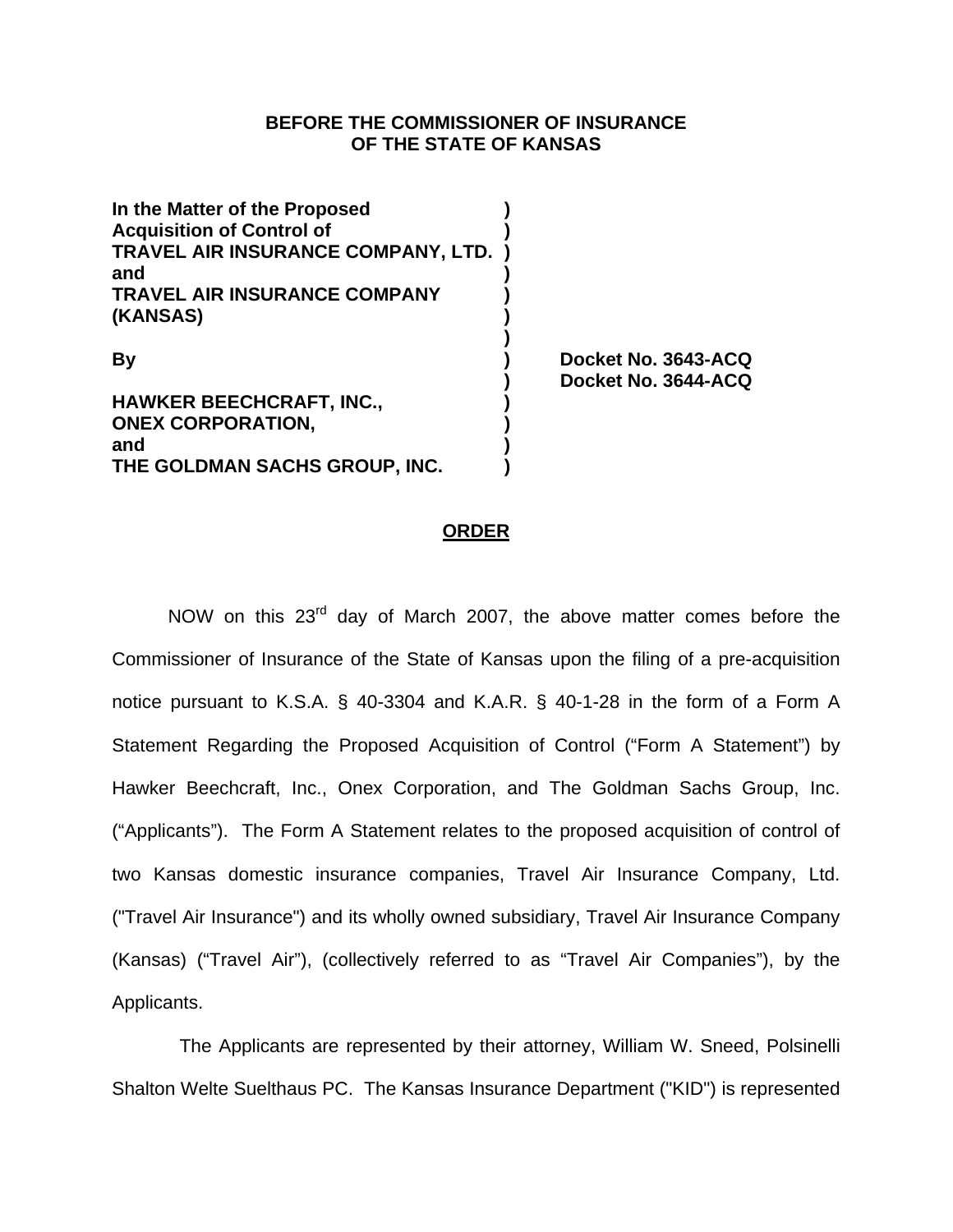by its General Counsel, John W. Campbell. Also appearing for KID are Deletria L. Nash, Assistant General Counsel; Kenneth G. Abitz, Director, Financial Surveillance Division; and Mark E. Owens, Financial Analyst, Financial Surveillance Division.

Pursuant to the authority granted to the Commissioner pursuant to K.S.A. § 40- 3301 and § 40-3304(d)(1) and in accordance with the Kansas Administrative Procedures Act, K.S.A. § 77-501, *et seq.,* the Commissioner hereby asserts the following declarations of public interest and policy, findings of fact, conclusions of law, and orders, as follows:

#### **DECLARATIONS OF PUBLIC INTEREST AND POLICY**

 The Commissioner finds and declares that it is consistent with the public interest and the interest of policyholders to permit insurers to:

(a) Engage in activities which would enable insurers to make better use of management skills and facilities;

(b) diversify into new lines of business through acquisition and/or organization of subsidiaries;

(c) have free access to capital markets which could provide funds for insurers to use in diversification programs;

(d) implement sound tax-planning conclusions; and

(e) serve the changing needs of the public and adapt to changing conditions of the social, economic and political environment so that insurers are able to compete effectively and to meet the growing public demand for institutions capable of providing a comprehensive range of financial services.

The Commissioner further finds and declares that the policies and purposes in K.S.A. § 40-3301, *et seq.,* promote the public interest by: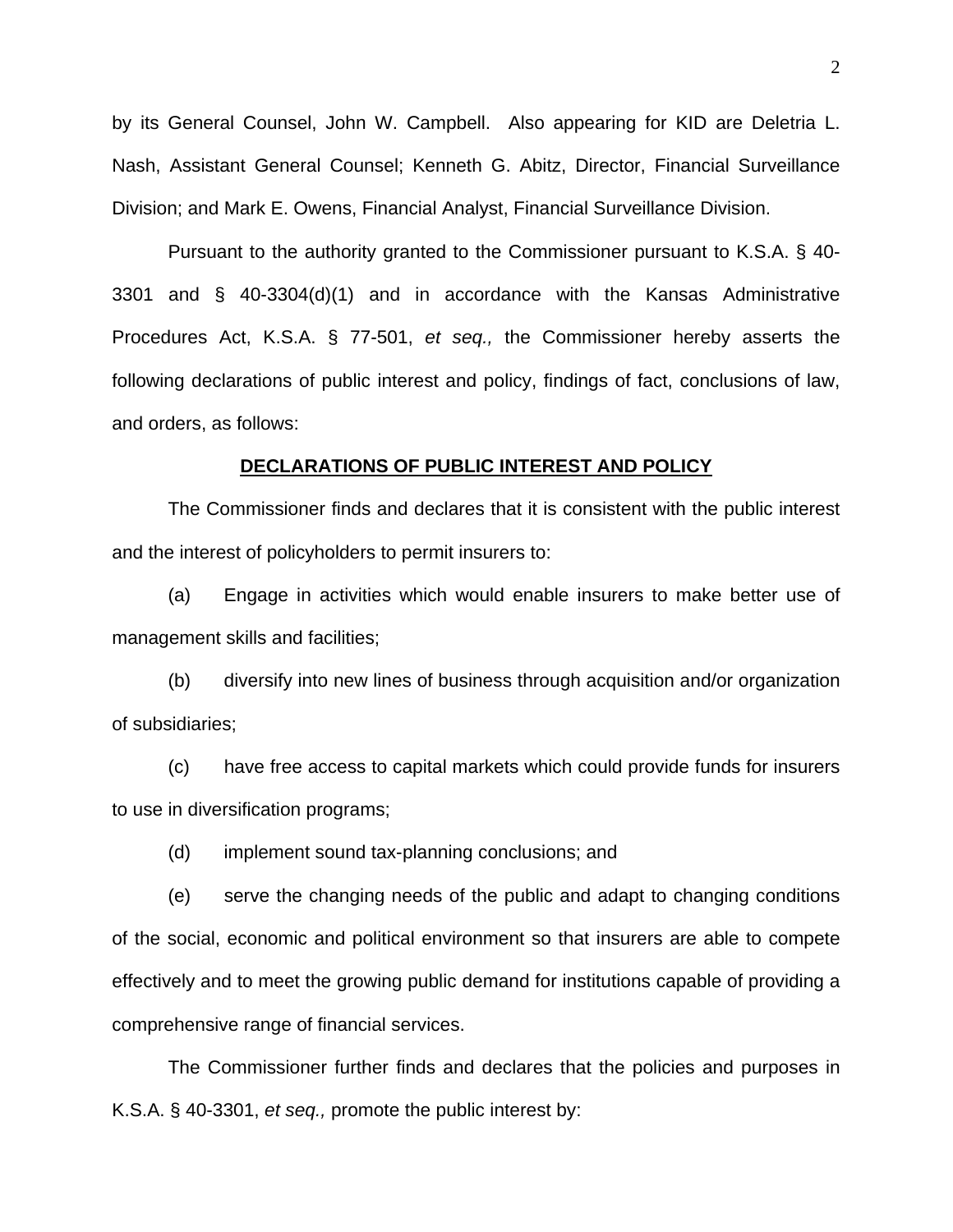(a) facilitating the achievement of the objectives enumerated in K.S.A. 40- 3301 and set out above;

(b) requiring disclosure of pertinent information relating to changes in control of an insurer;

(c) requiring disclosure by an insurer of material transactions and relationships between the insurer and its affiliates, including certain dividends paid by the insurer; and

(d) providing standards governing material transactions between an insurer and its affiliates.

#### **FINDINGS OF FACT AND CONCLUSIONS OF LAW**

The findings and conclusions stated herein are based upon the statements made by Applicants in the Form A Statement and accompanying documents made under oath and filed with KID by Applicants pursuant to K.S.A. § 40-3304(b) and K.A.R. § 40-1-28.

1. Significant documents have been reviewed by representatives of the Financial Surveillance and Legal Divisions of KID, and the Commissioner has had the benefit of their technical expertise and advice as provided in K.S.A. § 77-546(c).

 2. The purpose of the filing of the Form A Statement is to seek authority from KID for the proposed acquisition of control of the Travel Air Companies by the Applicants. The terms and conditions of the proposed acquisition are more fully set forth in the Form A Statement filed with the Commissioner dated March 20, 2007, pursuant to the Kansas Insurance Holding Companies Act, K.S.A. § 40-3301, *et seq.*

 3. Applicants submitted various Exhibits to the Form A Statement, including, but not limited to, the Stock Purchase Agreement By and Among Raytheon Company, Raytheon Aircraft Holdings, Inc., Hawker Beechcraft Corporation and Greenbulb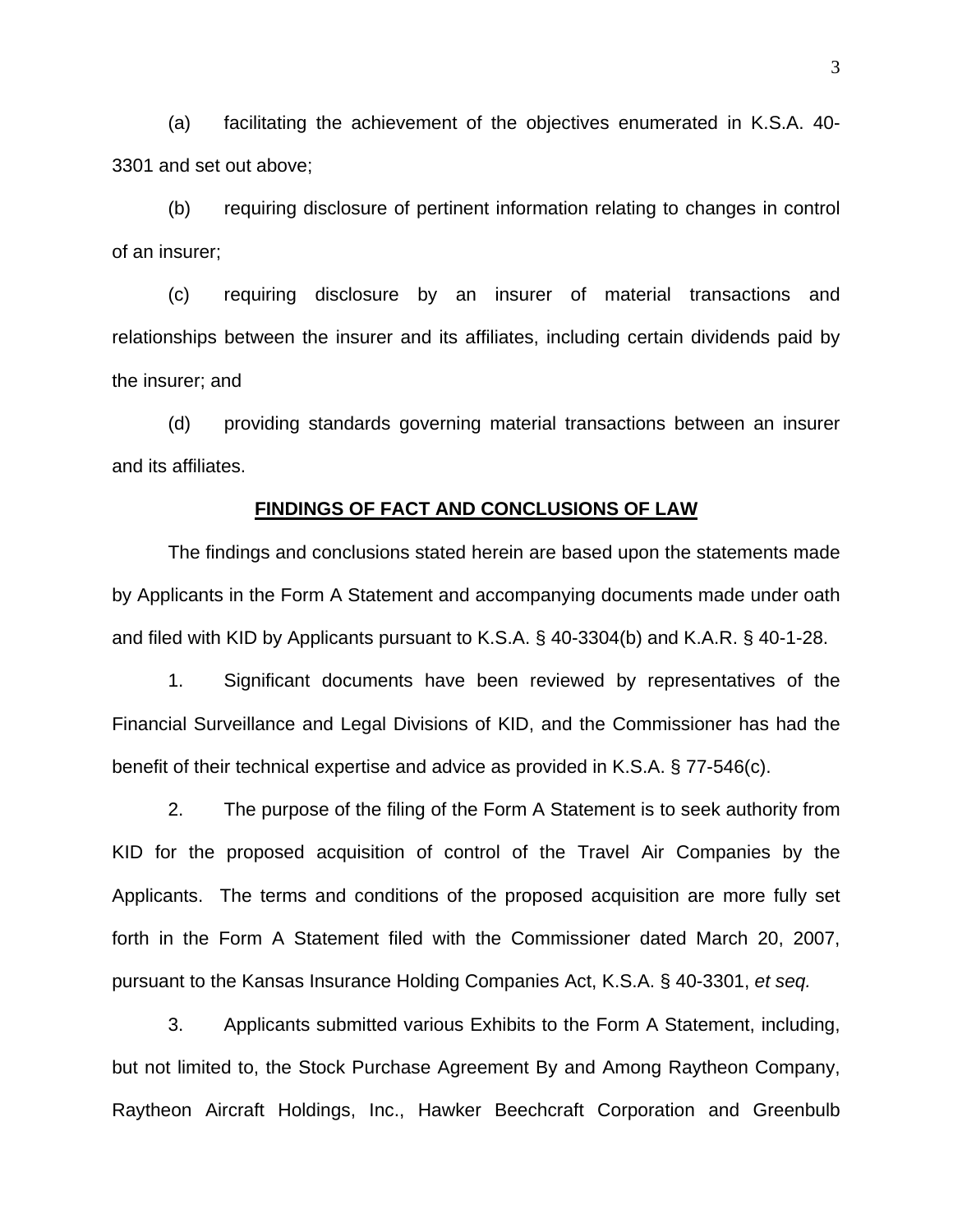Limited, dated December 20, 2006, organization charts, financial statements, and the Marshall Insurance Group, Ltd and Travel Air Insurance Company Administrative Services Agreement.

4. The staff of KID have inspected and reviewed the contents of the Form A Statement and Exhibits attached thereto, to the extent necessary, and found that the filing of the Form A Statement and Exhibits are in accordance with K.S.A. § 40-3304 and K.A.R. § 40-1-28 and that the Form A Statement and Exhibits have provided the information required under Kansas statutes to enable the Commissioner to render a decision on the application.

5. Travel Air Insurance Company (Kansas), a Kansas stock property and casualty company, was organized under the laws of Kansas on December 17, 1981 and was admitted to Kansas on December 29, 1981.

7. Travel Air Insurance Company, Ltd., a Kansas captive insurance company, was organized under the laws of Kansas on November 28, 1990 and was admitted to Kansas on December 21, 1990.

8. Travel Air Insurance Company (Kansas) is a wholly owned subsidiary of Travel Air Insurance Company, Ltd.

9. Raytheon Aircraft Acquisition Company LLC (Raytheon), a Delaware holding company, indirectly owns 100% of the stock of the Travel Air Companies and is the ultimate controlling person of the Travel Air Companies.

10. Hawker Beechcraft, Inc. ("Hawker"), a Delaware corporation, was organized under the laws of Delaware on December 11, 2006.

11. Onex Corporation ("Onex") is a Canadian corporation.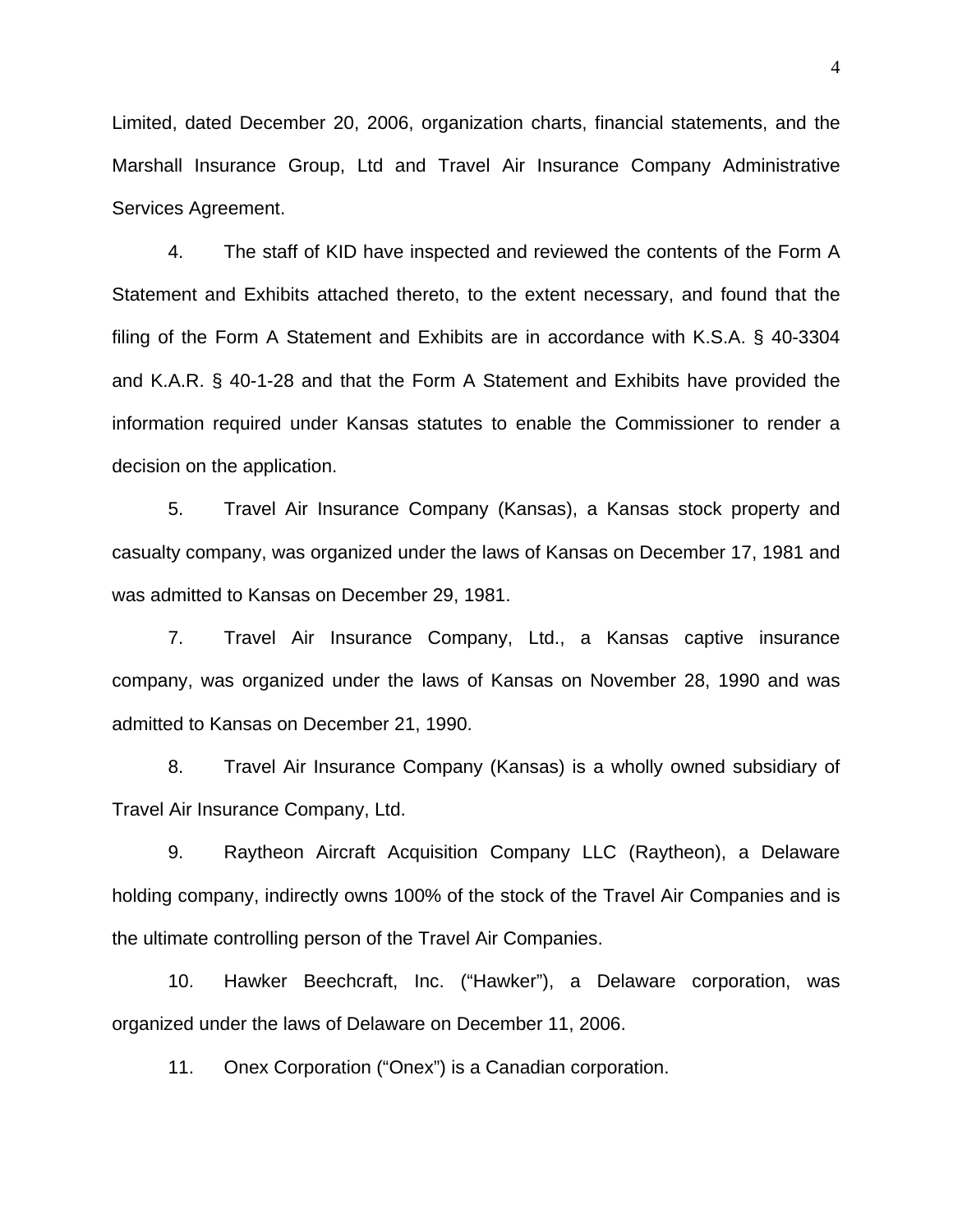12. The Goldman Sachs Group, Inc. ("Goldman Sachs") is a New York corporation.

13. Onex Corporation's ownership in the Travel Air Companies will be allocated and owned by six affiliated investment funds: Onex Partners II LP, a Delaware limited partnership; Onex American Holdings II LLC, a Delaware limited liability company; Hawker Beechcraft Executive Investco LLC, a Delaware limited liability company; Onex US Principals LP, a Delaware limited partnership; Onex Partners II GP LP, a Delaware limited partnership; and Onex Advisor III LLC, a Delaware limited liability company. A Disclaimer of Control dated March 9, 2007 was filed by these entities with the Kansas Insurance Department; therefore these entities are not herein listed as Applicants. Additionally, an individual named Gerald W. Schwartz appears to have majority ownership in the Onex Corporation. Mr. Schwartz has not been named herein as an Applicant since the Disclaimer of Control of the Travel Air Companies also named him.

14. Goldman Sachs' ownership in the Travel Air Companies will be allocated and owned by affiliated investment funds: GS Capital Partners VI Fund, L.P., a Delaware limited partnership; GS Capital Partners VI Offshore Fund, L.P., a Cayman Islands exempted limited partnership; GS Capital Partners VI GmbH & Co. KG, a German limited partnership; and GS Capital Partners VI Parallel, L.P., a Delaware limited partnership. A Disclaimer of Control dated March 9, 2007 was filed by these entities with the Kansas Insurance Department, therefore these entities are not herein listed as Applicants.

.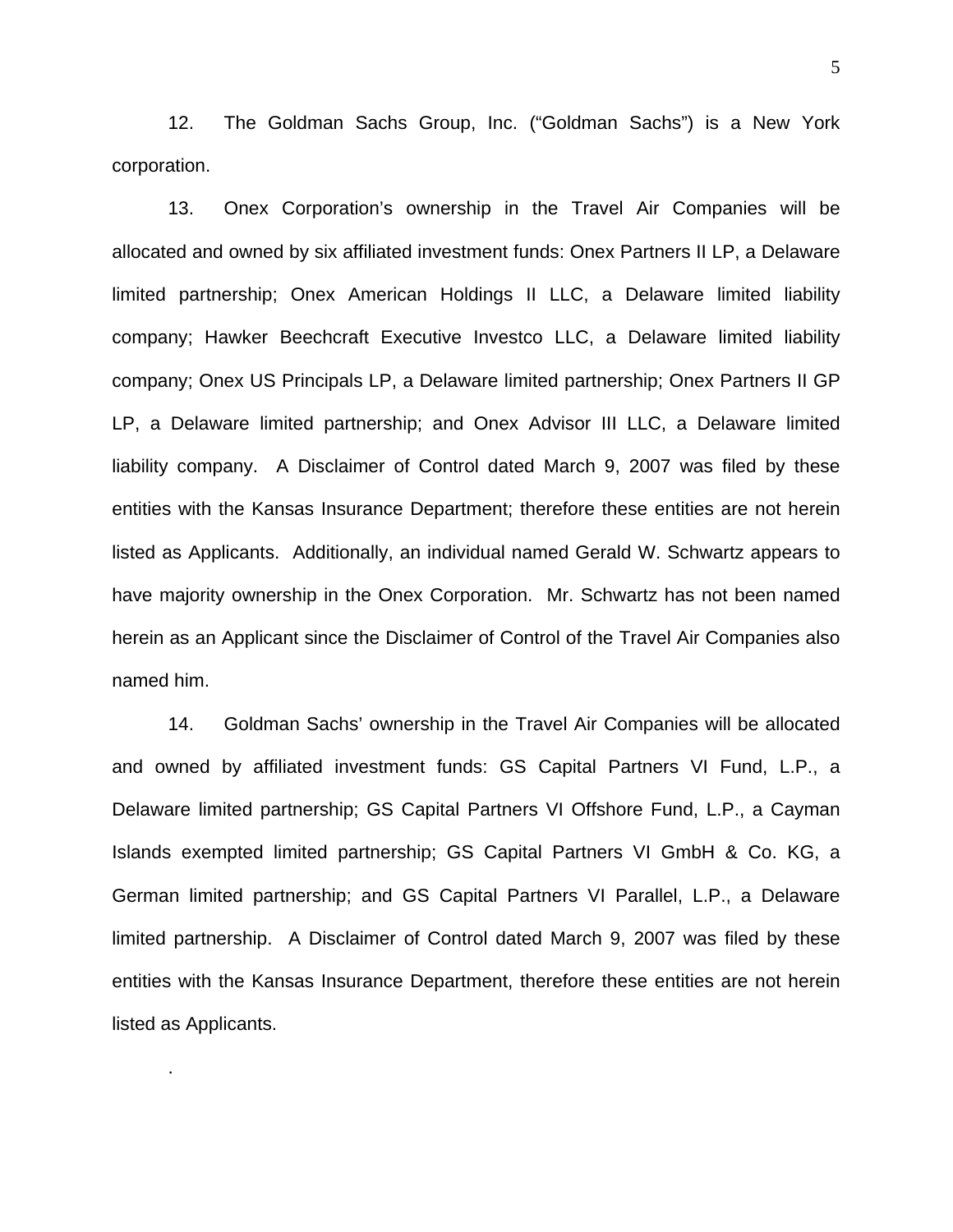15. At the closing of this acquisition, Onex and Goldman Sachs each will own 49% of Hawker. The remaining 2% of the ownership will be held by members of management.

16. Hawker will be the immediate controlling person, while Onex and Goldman Sachs will be the ultimate controlling persons of the Travel Air Companies.

 17. Hawker will acquire control of the Travel Air Companies through the purchase of all of the outstanding membership interests in Raytheon, which owns all of the outstanding equity interests in the Travel Air Companies.

18. Control of the Travel Air Companies by Onex and Goldman Sachs will occur through the acquisition of 100,000 common shares of Travel Air Insurance Company, Ltd. acquired indirectly through the acquisition of Raytheon and the acquisition of 600,000 common shares of Travel Air Insurance Company (Kansas) acquired indirectly through the acquisition of Raytheon.

19. Applicants filed a draft copy of the Form A Statement with KID on or about February 1, 2007 and subsequently filed a duly certified copy of the Form A Statement with Exhibits on March 20, 2007.

20. Review of the evidence establishes that after the acquisition of control as proposed in the Form A Statement, Applicants will be able to satisfy the requirements necessary for maintaining the business of the Travel Air Companies to the satisfaction of any policyholders.

21. The evidence establishes that, after the acquisition of control as proposed in the Form A Statement, the Travel Air Companies will be able to satisfy the requirements for the issuance of a license to write the line or lines of business for which they are presently licensed.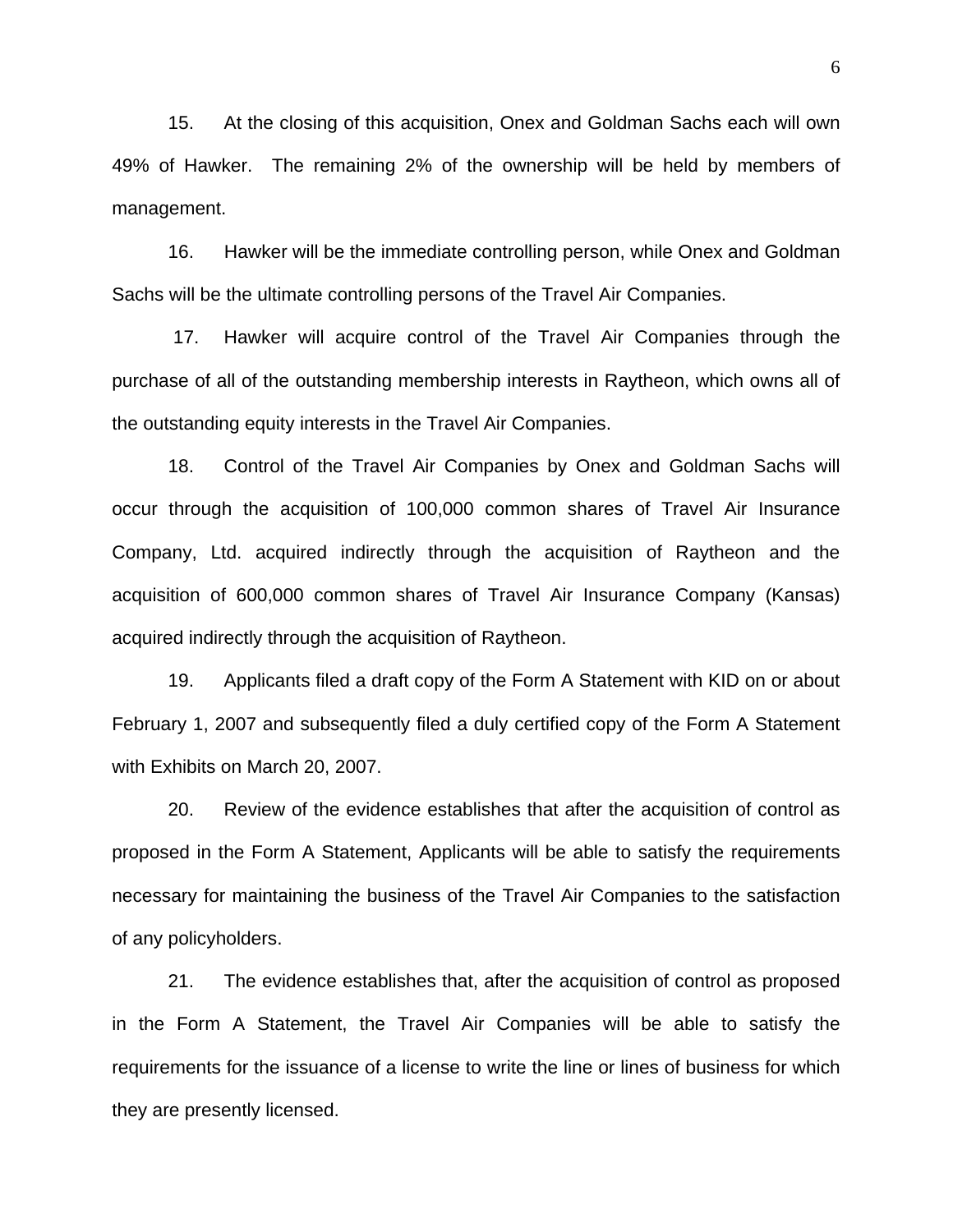22. No evidence has been introduced to establish that the financial condition of Applicants will jeopardize the financial stability of the Travel Air Companies or prejudice the interests of any policyholders.

23. Evidence has been introduced which shows that Applicants have no plans or proposals to liquidate the Travel Air Companies, sell their assets, or consolidate or merge it with any person, or to make any other material change in its business or corporate structure or management which would be unfair and unreasonable to the policyholders of the Travel Air Companies and not be in the public interest.

24. Evidence has been introduced to establish that the competence, experience and integrity of those persons who will control the operations of the Travel Air Companies after the acquisition are such that it will be in the interests of the policyholders of the Travel Air Companies and of the public interest to permit the acquisition.

25. Evidence has been introduced to establish that Applicants' acquisition of the Travel Air Companies will not be hazardous or prejudicial to the insurance-buying public.

26. The Form A Statement is in compliance with the provisions of the Kansas Insurance Holding Companies Act, K.S.A. § 40-3301, *et seq*. and K.A.R. § 40-1-28.

27. The evidence submitted supports approval of the proposed acquisition of control of the Insurers by the Applicants, subject to certain conditions and requirements.

**IT IS THEREFORE ORDERED BY THE COMMISSIONER OF INSURANCE THAT:** 

 1. The application by Hawker Beechcraft, Inc., Onex Corporation, and The Goldman Sachs Group, Inc. to acquire control of Travel Air Insurance Company, Ltd.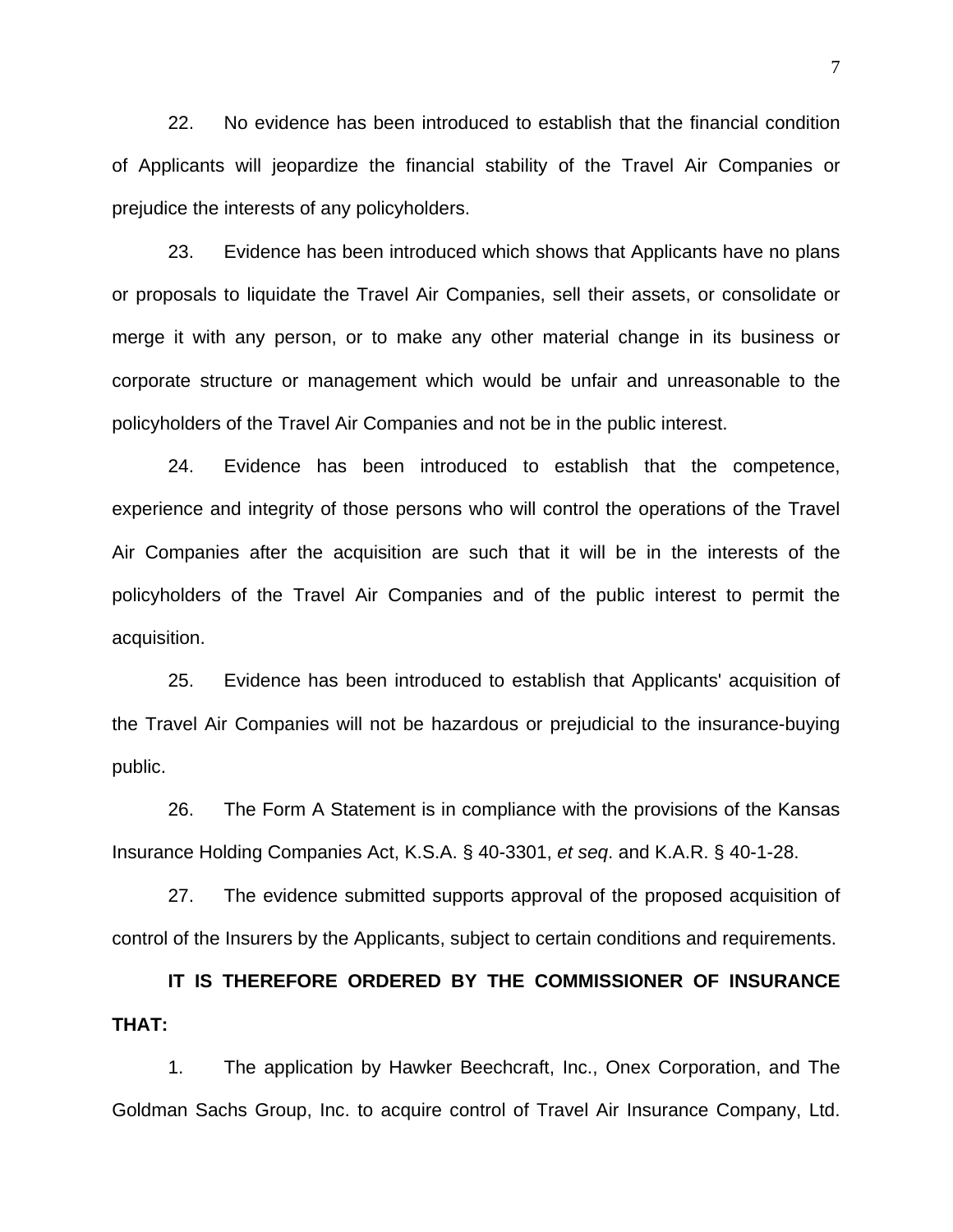and its wholly owned subsidiary, Travel Air Insurance Company (Kansas), in the manner set forth in the Form A Statement and Exhibits attached thereto is hereby approved pursuant to K.S.A. § 40-3304, provided the acquisition is effected within sixty (60) days of the date of this Order.

 2. The Commissioner of Insurance retains jurisdiction over the subject matter of this proceeding and over the parties for the purpose of entering such further order or orders as may be deemed proper.

*3.* Pursuant to K.S.A*.* § 40-3305(k) a Disclaimer of Control of the Travel Air Companies was filed with the KID on March 9, 2007 for certain Persons named in items 13 and 14 above. The KID will be notified by the Applicants before any changes occur in the ownership of the shares of Hawker, the immediate controlling person of the Travel Air Companies.

### **Notice of Rights**

 Hawker Beechcraft, Inc., Onex Corporation, and the Goldman Sachs Group, Inc. are entitled to a hearing pursuant to K.S.A. § 77-537, the Kansas Administrative Procedure Act. If any Applicant desires a hearing, they must file a written request for a hearing with:

> John W. Campbell, General Counsel Kansas Insurance Department 420 S.W. 9th Street Topeka, Kansas 66612.

 This request must be filed within fifteen (15) days from the date of service of this Order. If any Applicant requests a hearing, the Kansas Insurance Department will notify them of the time and place of the hearing and information on the procedures, right of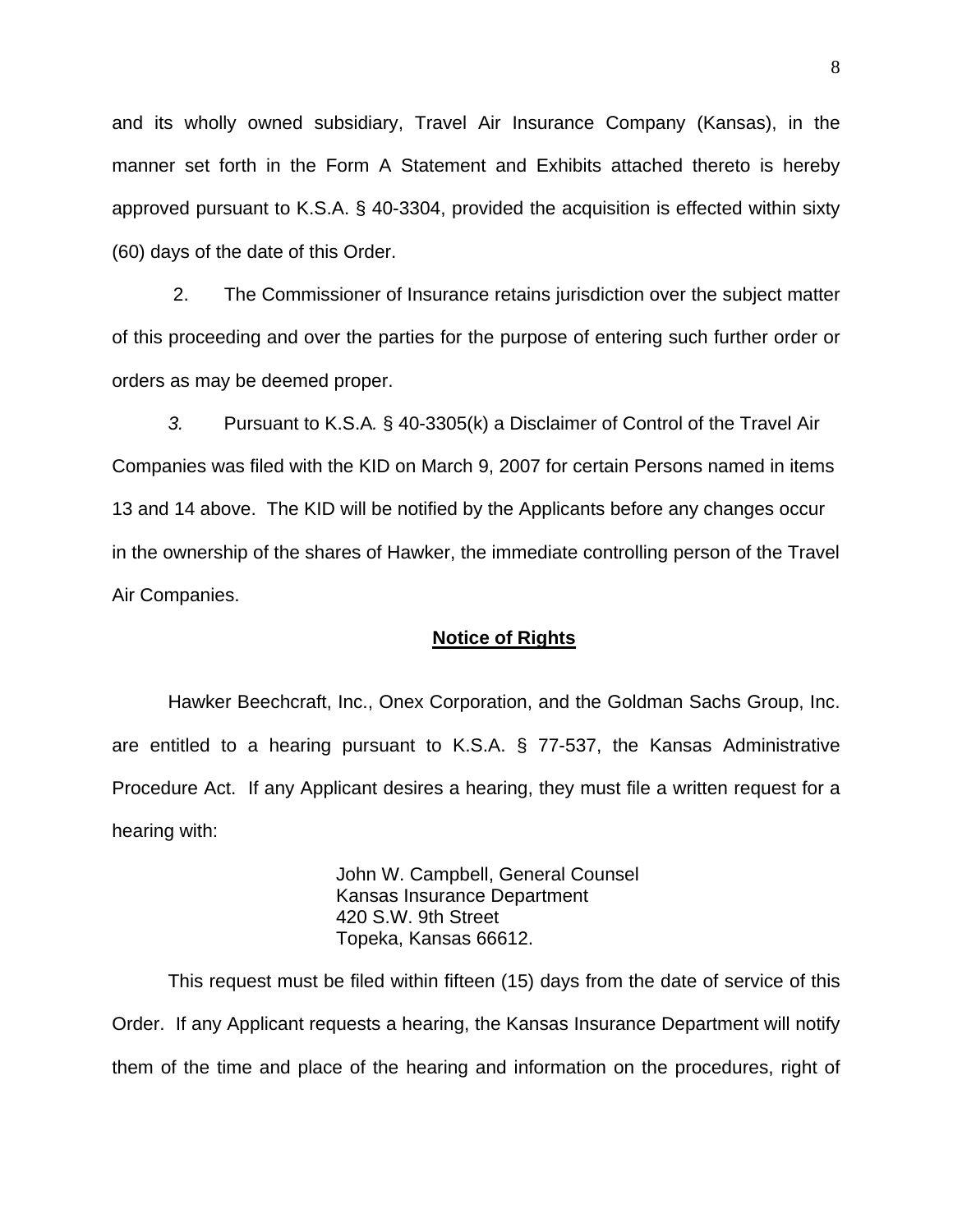representation, and other rights of parties relating to the conduct of the hearing, before commencement of same.

 If a hearing is not requested in the time and manner stated above, this Order shall become effective as a Final Order upon the expiration of time for requesting a hearing, pursuant to K.S.A. § 77-613. In the event any Applicant files a petition for judicial review, pursuant to K.S.A. § 77-613(e), the agency officer to be served on behalf of the Kansas Insurance Department is:

> John W. Campbell, General Counsel Kansas Insurance Department 420 S.W.  $9<sup>th</sup>$  Street Topeka, Kansas 66612

**IT IS SO ORDERED THIS 23rd DAY OF MARCH 2007, IN THE CITY OF TOPEKA, COUNTY OF SHAWNEE, STATE OF KANSAS.** 



\_/s/ Sandy Praeger\_\_\_\_\_\_\_\_\_\_\_\_\_\_\_\_\_\_\_\_\_\_ Sandy Praeger Commissioner of Insurance

 \_/s/ John W. Campbell\_\_\_\_\_\_\_\_\_\_\_\_\_\_\_\_\_\_\_ John W. Campbell General Counsel